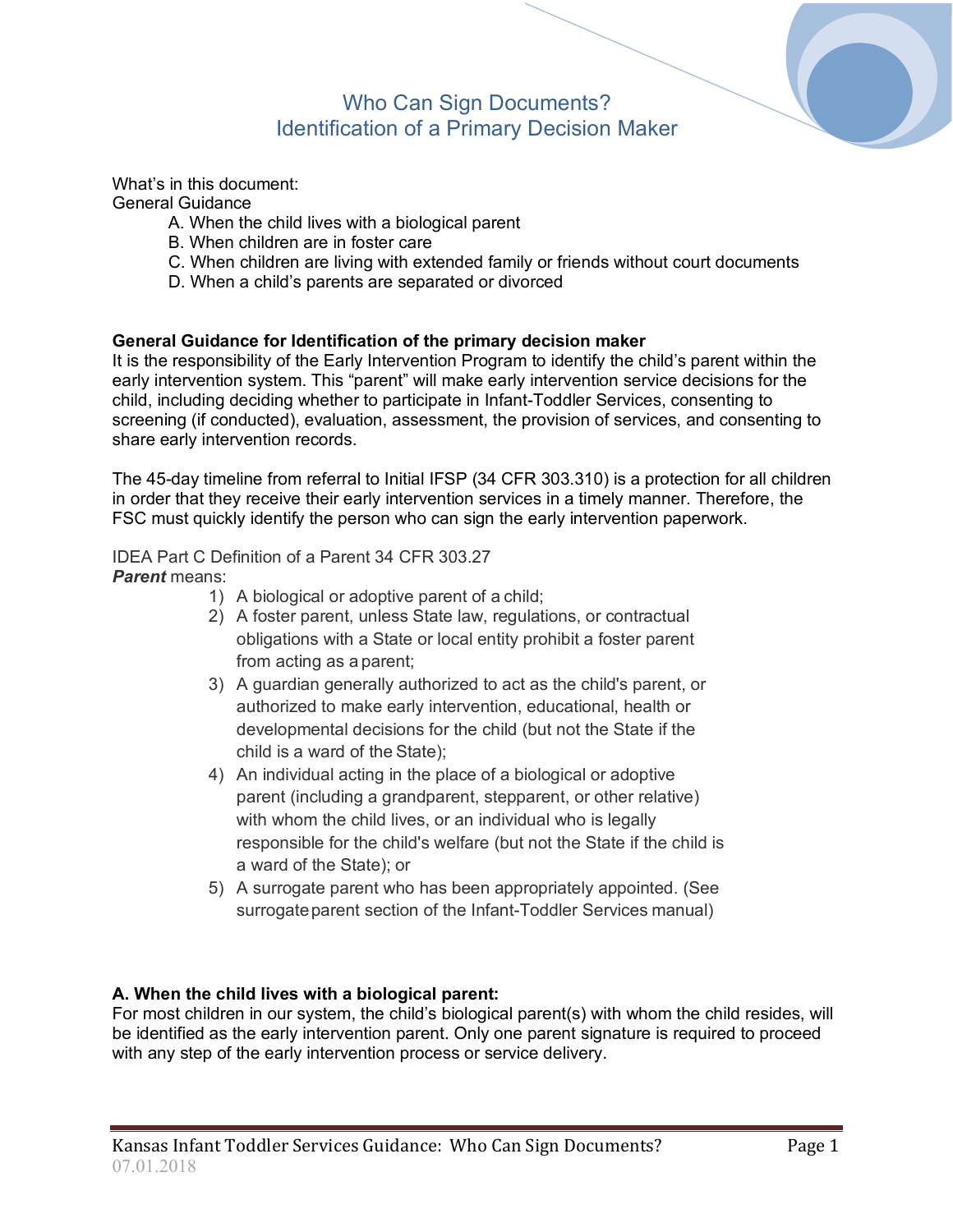# **B. When a child is in foster care:**

In Kansas, the Department of Children and Families (DCF), as a *Primary Referral Source,* must refer a child suspected of having a developmental delay as soon as possible, but in no case more than 7 days, after the child has been identified. (34 CFR 303.303 (a)(2)(i)).

Referrals of children in foster care often come from the foster parents with whom the child resides. Anyone can make a referral to Part C and the program must respond to all referrals. If a child is referred by both DCF and the foster parent, the date of first referral is the referral date for that child. If a child is referred by the foster parent, the FSC should ask for the child's DCF caseworker's contact information.

The post-referral, 45-day timeline applies to all children referred to Part C, including children in foster care. Regulations allow the extension of the timeline for *Exceptional Family Circumstances* when the child or parent is unavailable or the parent has not provided consent. Because a state's coordinated system of child find includes the agency who administers foster care, states are expected to have policies and procedures in place to ensure children in foster care receive their services in a timely manner. Delays caused by agency processes are a systems issue, not an Exceptional Family Circumstance.

*Note: If the child is in Foster Care, parental consent is not required to share relevant information with DCF staff or foster care agency staff, pursuant to the Uninterrupted Scholars Act (20 U.S.C. Part 1232g) as amended January 2, 2013.*

#### **Obtain the judicial order:**

Following the referral of a child in foster care, it is the responsibility of the Family Service Coordinator (FSC) to contact the DCF Specialist or contracting agency to learn the details regarding the parent's whereabouts, the placement of the child, Orders of the Court, etc. This contact should be the first step when working with a child who is a ward of the State.

The FSC must follow the court order as to whom may act as a "parent" to make educational decisions about education for the child.

As noted above in the definition of a parent, a child's social worker or other state DCF employee or contractor cannot sign Infant Toddler Services forms to consent for screening, evaluation, assessment, or service delivery.

#### **Determine who will make educational decisions for the child:**

The FSC should ask the following questions of both the CDF Specialist and the foster-family before or at the first in-person visit with the child.

- Does the biological parent retain the right to make educational decisions for the child?
- Does the caregiver have any contact with the biological parent? If yes, what does this look like?
- Will it be possible for the parent join the conversation about early intervention services for their child? What would that look like?
- Would the parent prefer that the foster-family make educational decisions for the child? If yes, obtain written, signed permission from the parent, that the foster parent can make decisions.
	- $\circ$  In this event, ask the biological parent if and how they wish to be involved in the process.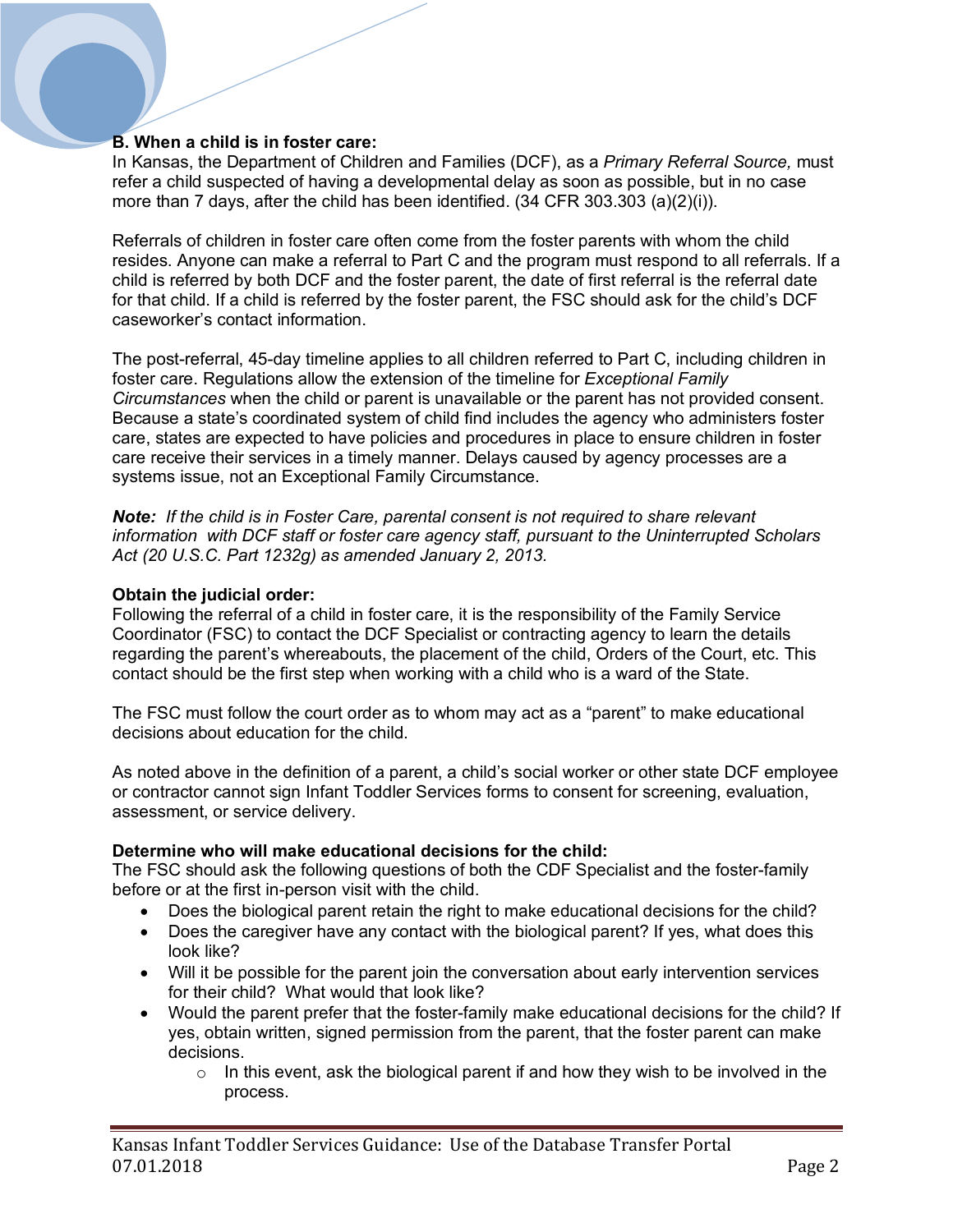Programs must make reasonable efforts to obtain biological parent's signatures on documents. If biological parent's signatures seem imminent, the FSC should proceed with the biological family for signature to consent to screen or evaluate their child. If the parent continues to be responsive but the timeline gets delayed, the *Exceptional Family Circumstances* reason for delay would be appropriate. As long as the family is communicating with the DCF Specialist or FSC and coordinating with them to respond to early intervention process requests, working with the biological family is required.

If reasonable efforts to obtain a biological parent's signature are not possible (parent's whereabouts are unknown) or if the parent is not responsive to attempts to involve them in the early intervention process, the foster-family may act as a parent and sign consent forms for screening, evaluation, provision of services and consenting to share records.

### **Engage in a simultaneous process:**

Each situation will be unique. As a general guideline, if a biological family signature cannot be obtained within a brief timeframe (5 days) begin paperwork with the foster-family while simultaneously continuing to facilitate the biological parent's involvement.

Unless biological parents do not have the legal right to make educational decisions for the child, the FSC must continue to document attempts to involve them in the early intervention process. Many families will be working towards reunification with their child, and their involvement may change over time.

If the foster parent has been designated as the parent for a child and IFSP planning and implementation has occurred, a biological parent who disagrees with those decisions and who does not intend to act as a parent for the child, has the right to file a grievance with KDHE ITS. Service delivery to the child continues during the grievance process.

• In this event, if the biological parent disagrees with those decisions, does intend to act as a parent for the child, and does retain the legal right to make decisions for the child, the FSC will transition the decision-making and signature responsibilities to the biological parent, including ending all services if the parent wishes.

If duplicate documents have been provided to both the parent and the foster-parent for signature, and both are provided back to the program, the date that is the earliest date is entered into the database. Edits to the database may require assistance from the KDHE ITS Data Manager.

# **C. When children are living with extended family or friends:**

Federal regulations allow an individual acting in the place of a biological or adoptive parent (including a grandparent, stepparent, or other relative) with whom the child lives to act as a parent and sign early intervention documents. The process the FSC must follow in this situation is similar to the process for children involved in foster care.

Are there any documents giving the extended family member or friend the authority to make educational decisions for the child? The FSC must follow the documentation as to whom may act as a "parent" to make educational decisions about education for the child.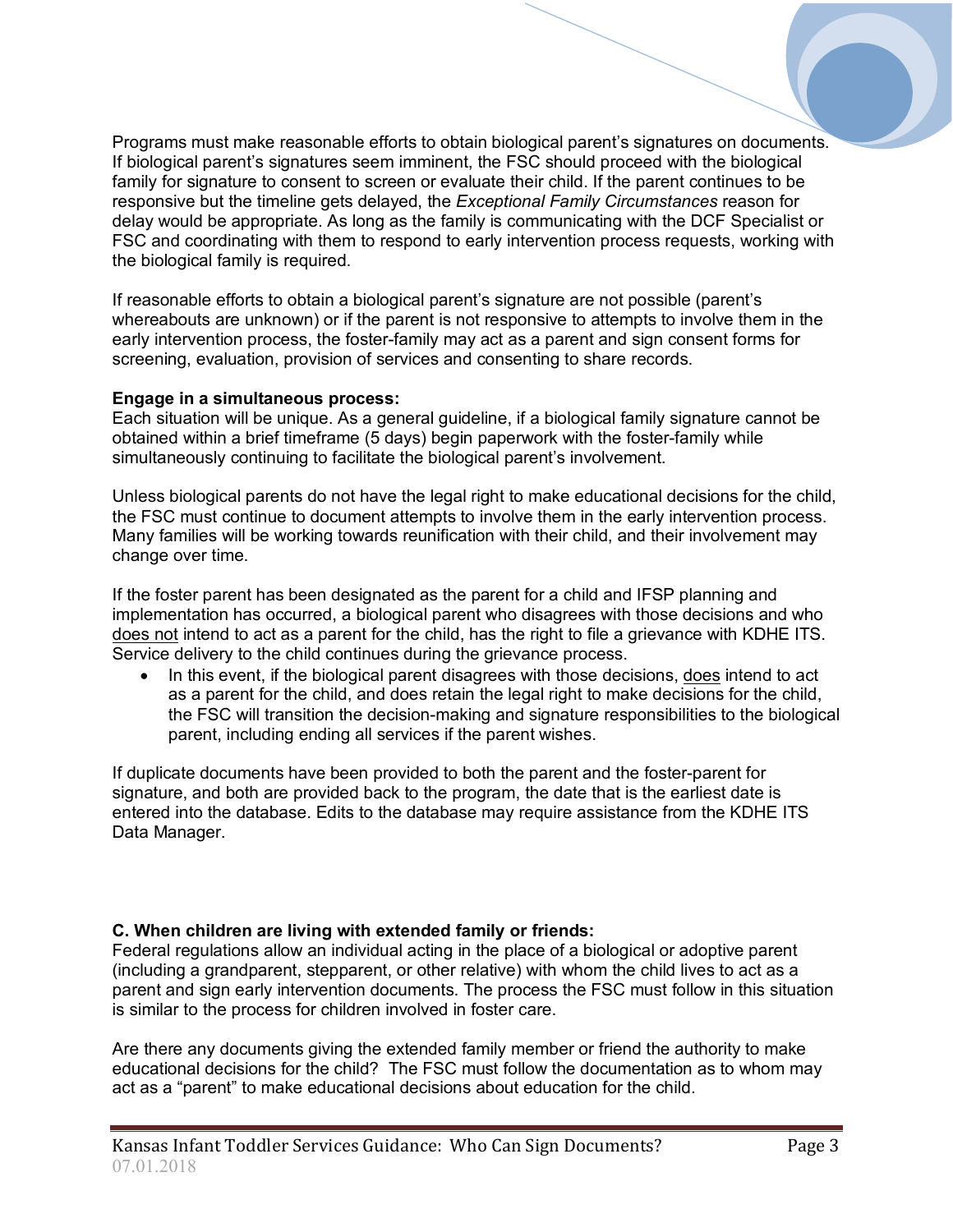If there are no documents, the following questions should be explored:

- Where does the child live (sleep at night) and who is taking care of them?
- Does the caregiver have any contact with the biological parent? If yes, what does this look like?
- Will it be possible for the parent join the conversation about early intervention services for their child? What would that look like?
- Would the parent prefer that the extended family member or friend make educational decisions for the child? If yes, obtain written, signed permission from the parent, that the extended family member or friend can make decisions.
	- $\circ$  In this event, ask the biological parent if and how they wish to be involved in the process.

If the parent is available to make decisions and has the legal right to do so, the FSC must work with the biological parent to sign documents.

If the biological parent provides written permission for the extended family member or friend to sign documents, the FSC may proceed with that individual.

If reasonable efforts to obtain a biological parent's signature are not possible (parent's whereabouts are unknown) or if the parent is not responsive to attempts to involve them in the early intervention process, the extended family member or friend may act as a parent and sign consent forms for screening, evaluation, provision of services and consenting to share records.

Each situation will be unique. As a general guideline, if a biological family signature cannot be obtained within a brief timeframe (5 days) begin paperwork with the extended family member or friend while simultaneously continuing to facilitate the biological parent's involvement.

If the extended family member or friend has been designated as the parent for a child and IFSP planning and implementation has occurred, a biological parent who disagrees with those decisions and who does not intend to act as a parent for the child, has the right to file a grievance with KDHE ITS. Service delivery to the child continues during the grievance process.

• In this event, if the biological parent disagrees with those decisions, does intend to act as a parent for the child, and does retain the legal right to make decisions for the child, the FSC will transition the decision-making and signature responsibilities to the biological parent, including ending all services if the parent wishes.

If duplicate documents have been provided to both the parent and the extended family member or friend for signature, and both are provided back to the program, the date that is the earliest date is entered into the database. Edits to the database may require assistance from the KDHE ITS Data Manager.

#### **D. When a child's parents are separated or divorced:**

When parents are separated or divorced, the Family Service Coordinator works with the family and gathers documentation as needed to determine which parent has the right to make educational decisions for the child.

If one parent has sole custody of the child, that parent is identified as the early intervention parent.